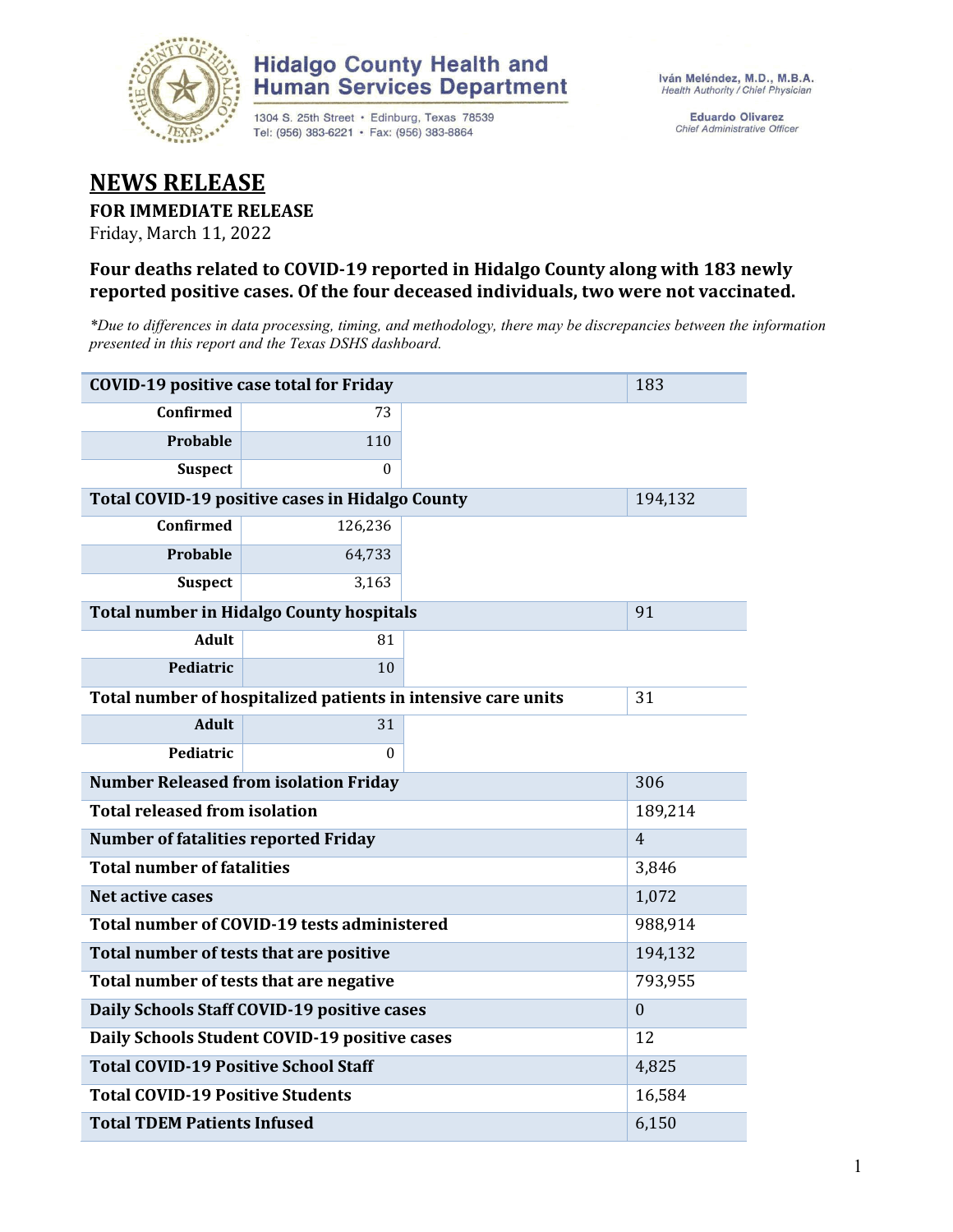

#### **Hidalgo County Health and Human Services Department**

1304 S. 25th Street · Edinburg, Texas 78539 Tel: (956) 383-6221 · Fax: (956) 383-8864

Iván Meléndez, M.D., M.B.A. Health Authority / Chief Physician

> **Eduardo Olivarez** Chief Administrative Officer

*Hidalgo County uses the case status definition provided by the Texas Department of State Health Service's 2020 Epi Case Criteria Guide revised November 2020.*

- *1. Confirmed: A person who has tested positive through a molecular or PCR (oral or nasal swabs) test that looks for the presence of the virus's genetic material.*
- *2. Probable: A person who meets presumptive laboratory evidence through detection of COVID-19 by antigen test in a respiratory specimen.*
- *3. Suspect: A person who meets supported laboratory evidence through detection of specific antibodies in serum, plasma, whole body, and no prior history of being confirmed or probable case.*

*For more information of case status definition for COVID-19, please refer to:*

<https://www.dshs.state.tx.us/IDCU/investigation/epi-case-criteria-guide/2020-Epi-Case-Criteria-Guide.pdf>

| Case Breakdown by Age Group: |                        |  |  |  |  |  |
|------------------------------|------------------------|--|--|--|--|--|
| <b>Age Range</b>             | <b>Number of Cases</b> |  |  |  |  |  |
| $0 - 11$                     | 27                     |  |  |  |  |  |
| 12-19                        | 31                     |  |  |  |  |  |
| 20s                          | 34                     |  |  |  |  |  |
| 30s                          | 23                     |  |  |  |  |  |
| 40s                          | 26                     |  |  |  |  |  |
| 50s                          | 21                     |  |  |  |  |  |
| 60s                          | 6                      |  |  |  |  |  |
| $70+$                        | 15                     |  |  |  |  |  |
| Total:                       | 183                    |  |  |  |  |  |
|                              |                        |  |  |  |  |  |

Breakdown by Age Group: The deaths include:

| <b>Age Range</b> |       | <b>Gender</b> | City           |  |
|------------------|-------|---------------|----------------|--|
|                  | 60s   | Male          | Alamo          |  |
| 2                | 60s   | Male          | Undisclosed    |  |
| 3                | $70+$ | Male          | <b>Mission</b> |  |
|                  | 40s   | Female        | Pharr          |  |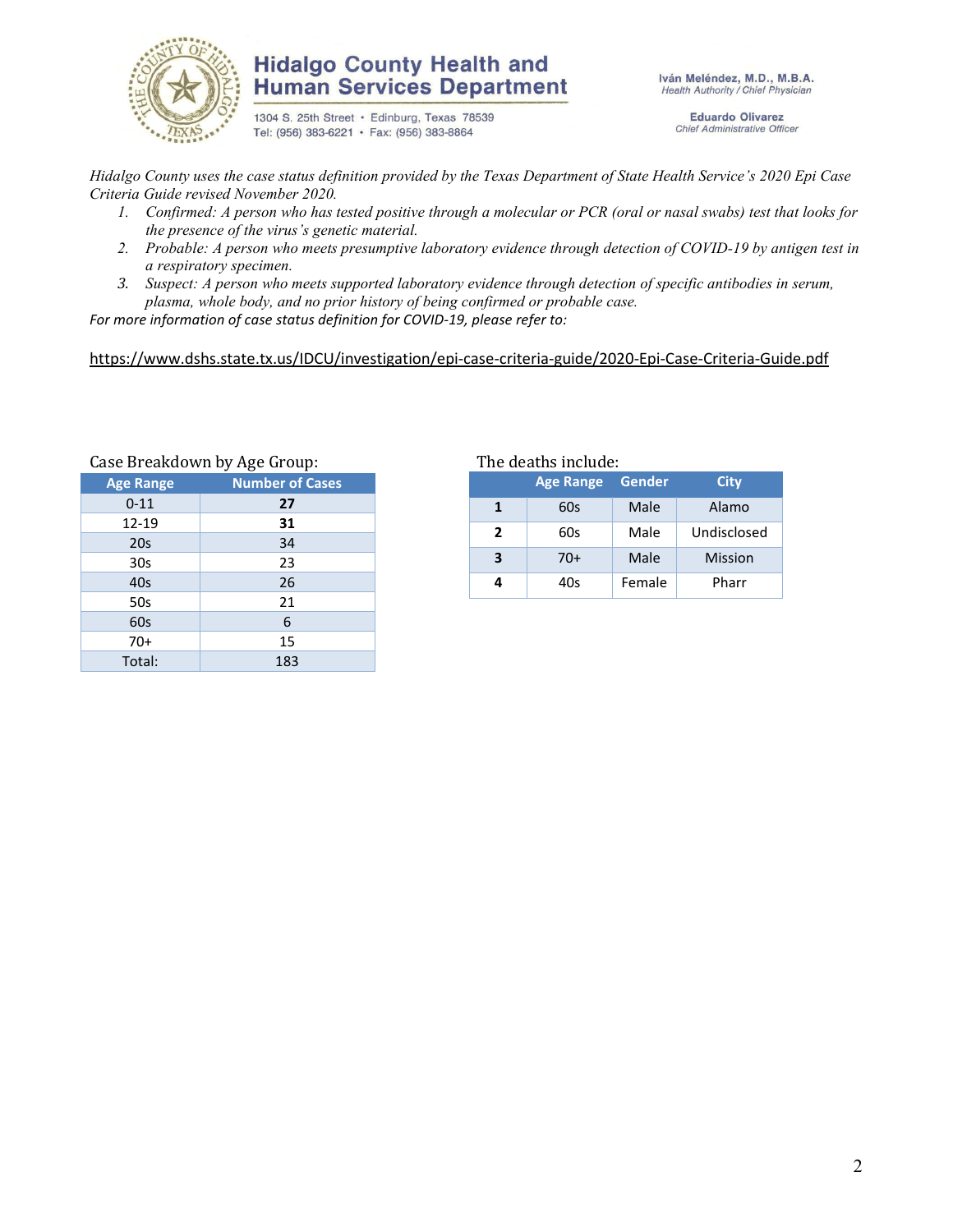

# **Hidalgo County Health and<br>Human Services Department**

1304 S. 25th Street • Edinburg, Texas 78539<br>Tel: (956) 383-6221 • Fax: (956) 383-8864

Iván Meléndez, M.D., M.B.A.<br>Health Authority / Chief Physician

Eduardo Olivarez<br>Chief Administrative Officer

### Friday, March 11, 2022 positive cases include:

|                         | <b>Age Range</b> | Gender | <b>City</b> |     | <b>Age Range</b> | <b>Gender</b>                                                                                              | <b>City</b> |
|-------------------------|------------------|--------|-------------|-----|------------------|------------------------------------------------------------------------------------------------------------|-------------|
| $\mathbf{1}$            | 20s              | F      | Alamo       | 93  | 30 <sub>s</sub>  | F                                                                                                          | Mission     |
| $\mathbf{2}$            | 20s              | M      | Alamo       | 94  | 30s              | F                                                                                                          | Mission     |
| 3                       | 20s              | M      | Alamo       | 95  | 30 <sub>s</sub>  | ${\sf M}$                                                                                                  | Mission     |
| 4                       | $0 - 19$         | M      | Donna       | 96  | 30 <sub>s</sub>  | F                                                                                                          | Mission     |
| 5                       | 20s              | F      | Donna       | 97  | 30 <sub>s</sub>  | F                                                                                                          | Mission     |
| 6                       | 20s              | M      | Donna       | 98  | 30 <sub>s</sub>  | M                                                                                                          | Mission     |
| $\overline{\mathbf{z}}$ | $0 - 19$         | F      | Edinburg    | 99  | 30 <sub>s</sub>  | $\mathsf F$                                                                                                | Mission     |
| 8                       | $0 - 19$         | F      | Edinburg    | 100 | 30 <sub>s</sub>  | F                                                                                                          | Mission     |
| 9                       | $0 - 19$         | F      | Edinburg    | 101 | 30 <sub>s</sub>  | F                                                                                                          | Mission     |
| 10                      | $0 - 19$         | F      | Edinburg    | 102 | 30 <sub>s</sub>  | F                                                                                                          | Mission     |
| 11                      | $0 - 19$         | F      | Edinburg    | 103 | 40s              | F                                                                                                          | Mission     |
| 12                      | $0 - 19$         | M      | Edinburg    | 104 | 40s              | F                                                                                                          | Mission     |
| 13                      | $0 - 19$         | M      | Edinburg    | 105 | 40s              | $\mathsf{M}% _{T}=\mathsf{M}_{T}\!\left( a,b\right) ,\ \mathsf{M}_{T}=\mathsf{M}_{T}\!\left( a,b\right) ,$ | Mission     |
| 14                      | $0 - 19$         | M      | Edinburg    | 106 | 40s              | F                                                                                                          | Mission     |
| 15                      | $0 - 19$         | M      | Edinburg    | 107 | 40s              | F                                                                                                          | Mission     |
| 16                      | $0 - 19$         | F      | Edinburg    | 108 | 40s              | M                                                                                                          | Mission     |
| 17                      | 20s              | M      | Edinburg    | 109 | 50s              | F                                                                                                          | Mission     |
| 18                      | 20s              | F      | Edinburg    | 110 | 50s              | F                                                                                                          | Mission     |
| 19                      | 20s              | F      | Edinburg    | 111 | 50s              | F                                                                                                          | Mission     |
| 20                      | 20s              | F      | Edinburg    | 112 | 50s              | F                                                                                                          | Mission     |
| 21                      | 20s              | F      | Edinburg    | 113 | 50s              | F                                                                                                          | Mission     |
| 22                      | 30s              | F      | Edinburg    | 114 | 50s              | M                                                                                                          | Mission     |
| 23                      | 30 <sub>s</sub>  | F      | Edinburg    | 115 | 60s              | $\mathsf F$                                                                                                | Mission     |
| 24                      | 30 <sub>s</sub>  | Μ      | Edinburg    | 116 | 60s              | F                                                                                                          | Mission     |
| 25                      | 40s              | F      | Edinburg    | 117 | 60s              | F                                                                                                          | Mission     |
| 26                      | 40s              | M      | Edinburg    | 118 | 60s              | F                                                                                                          | Mission     |
| 27                      | 40s              | M      | Edinburg    | 119 | $70+$            | F                                                                                                          | Mission     |
| 28                      | 40s              | М      | Edinburg    | 120 | $70+$            | F                                                                                                          | Mission     |
| 29                      | 40s              | F      | Edinburg    | 121 | $70+$            | F                                                                                                          | Mission     |
| 30                      | 50s              | M      | Edinburg    | 122 | $70+$            | F                                                                                                          | Mission     |
| 31                      | 50s              | M      | Edinburg    | 123 | $0 - 19$         | F                                                                                                          | Pharr       |
| 32                      | $70+$            | F      | Edinburg    | 124 | 20s              | F                                                                                                          | Pharr       |
| 33                      | $0 - 19$         | F      | McAllen     | 125 | 30 <sub>s</sub>  | M                                                                                                          | Pharr       |
| 34                      | $0 - 19$         | F      | McAllen     | 126 | 30 <sub>s</sub>  | F                                                                                                          | Pharr       |
| 35                      | 20s              | F      | McAllen     | 127 | 40s              | F                                                                                                          | Pharr       |
| 36                      | 20s              | F      | McAllen     | 128 | 50s              | М                                                                                                          | Pharr       |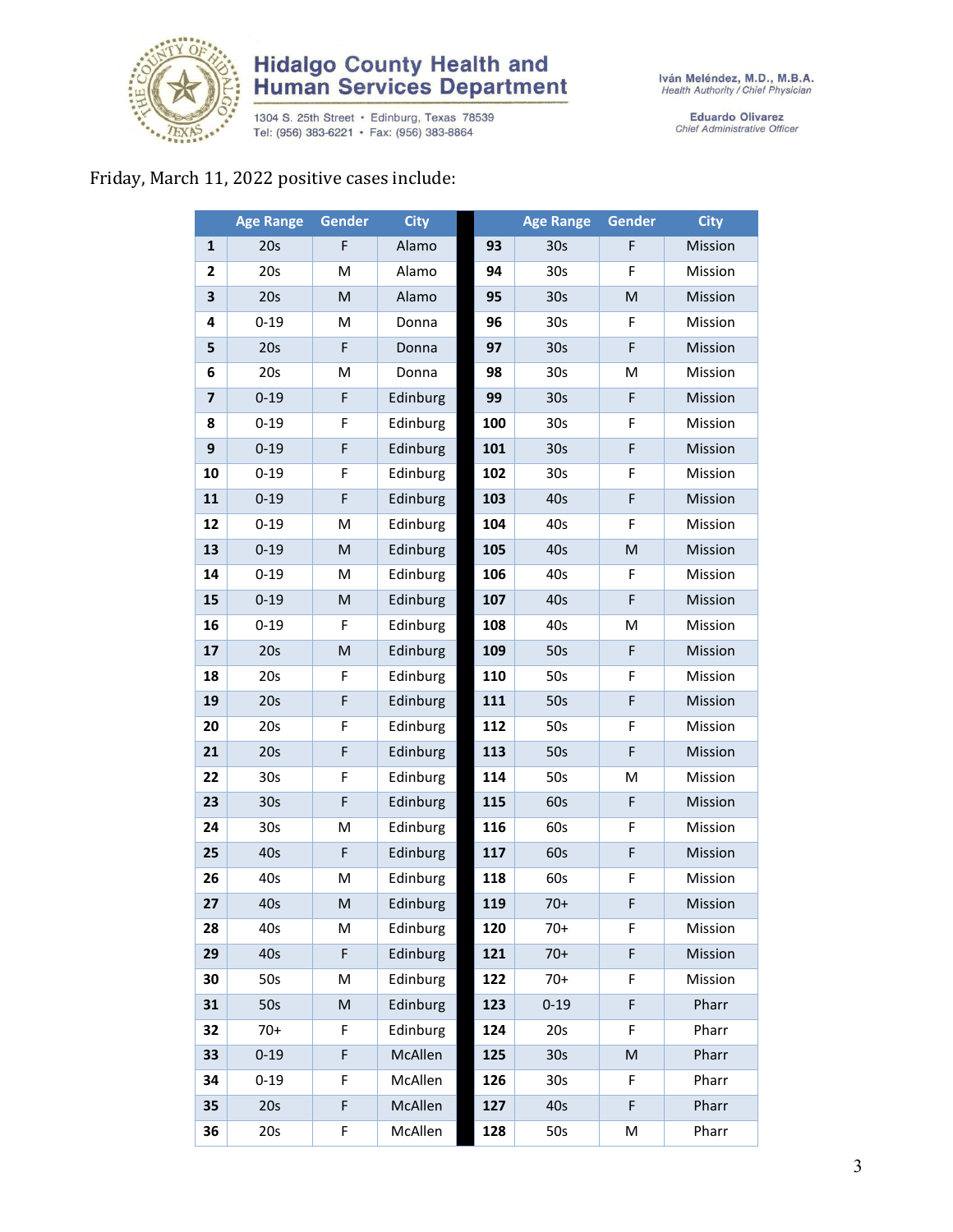

# **Hidalgo County Health and<br>Human Services Department**

1304 S. 25th Street • Edinburg, Texas 78539<br>Tel: (956) 383-6221 • Fax: (956) 383-8864

Eduardo Olivarez<br>Chief Administrative Officer

| 37 | 20s             | F | McAllen  | 129 | 60s             | M | Pharr       |
|----|-----------------|---|----------|-----|-----------------|---|-------------|
| 38 | 30 <sub>s</sub> | M | McAllen  | 130 | $70+$           | F | Pharr       |
| 39 | 30 <sub>s</sub> | F | McAllen  | 131 | $70+$           | F | Pharr       |
| 40 | 40s             | F | McAllen  | 132 | $70+$           | м | Pharr       |
| 41 | 40s             | M | McAllen  | 133 | 20s             | M | San Juan    |
| 42 | 40s             | F | McAllen  | 134 | 30 <sub>s</sub> | М | San Juan    |
| 43 | 40s             | F | McAllen  | 135 | 30 <sub>s</sub> | F | San Juan    |
| 44 | 40s             | Μ | McAllen  | 136 | 40s             | M | San Juan    |
| 45 | 40s             | M | McAllen  | 137 | $0 - 19$        | M | Undisclosed |
| 46 | 50s             | M | McAllen  | 138 | $0 - 19$        | F | Undisclosed |
| 47 | 50s             | M | McAllen  | 139 | $0 - 19$        | M | Undisclosed |
| 48 | 50s             | M | McAllen  | 140 | $0 - 19$        | M | Undisclosed |
| 49 | 60s             | M | McAllen  | 141 | $0 - 19$        | F | Undisclosed |
| 50 | $70+$           | F | McAllen  | 142 | $0 - 19$        | M | Undisclosed |
| 51 | 40s             | M | Mercedes | 143 | $0 - 19$        | M | Undisclosed |
| 52 | $0 - 19$        | F | Mission  | 144 | $0 - 19$        | F | Undisclosed |
| 53 | $0 - 19$        | F | Mission  | 145 | $0 - 19$        | M | Undisclosed |
| 54 | $0 - 19$        | F | Mission  | 146 | $0 - 19$        | F | Undisclosed |
| 55 | $0 - 19$        | M | Mission  | 147 | $0 - 19$        | F | Undisclosed |
| 56 | $0 - 19$        | Μ | Mission  | 148 | $0 - 19$        | F | Undisclosed |
| 57 | $0 - 19$        | F | Mission  | 149 | $0 - 19$        | F | Undisclosed |
| 58 | $0 - 19$        | Μ | Mission  | 150 | $0 - 19$        | M | Undisclosed |
| 59 | $0 - 19$        | M | Mission  | 151 | $0 - 19$        | F | Undisclosed |
| 60 | $0 - 19$        | F | Mission  | 152 | $0 - 19$        | F | Undisclosed |
| 61 | $0 - 19$        | F | Mission  | 153 | $0 - 19$        | F | Undisclosed |
| 62 | $0 - 19$        | F | Mission  | 154 | 20s             | M | Undisclosed |
| 63 | $0 - 19$        | M | Mission  | 155 | 20s             | F | Undisclosed |
| 64 | $0 - 19$        | F | Mission  | 156 | 20s             | М | Undisclosed |
| 65 | $0 - 19$        | F | Mission  | 157 | 20s             | F | Undisclosed |
| 66 | $0 - 19$        | F | Mission  | 158 | 20s             | F | Undisclosed |
| 67 | $0 - 19$        | M | Mission  | 159 | 20s             | F | Undisclosed |
| 68 | $0 - 19$        | Μ | Mission  | 160 | 30 <sub>s</sub> | F | Undisclosed |
| 69 | $0 - 19$        | F | Mission  | 161 | 30 <sub>s</sub> | F | Undisclosed |
| 70 | $0 - 19$        | F | Mission  | 162 | 30 <sub>s</sub> | F | Undisclosed |
| 71 | $0 - 19$        | M | Mission  | 163 | 40s             | F | Undisclosed |
| 72 | $0 - 19$        | F | Mission  | 164 | 40s             | M | Undisclosed |
| 73 | $0 - 19$        | M | Mission  | 165 | 40s             | M | Undisclosed |
| 74 | $0 - 19$        | F | Mission  | 166 | 40s             | F | Undisclosed |
| 75 | $0 - 19$        | M | Mission  | 167 | 50s             | M | Undisclosed |